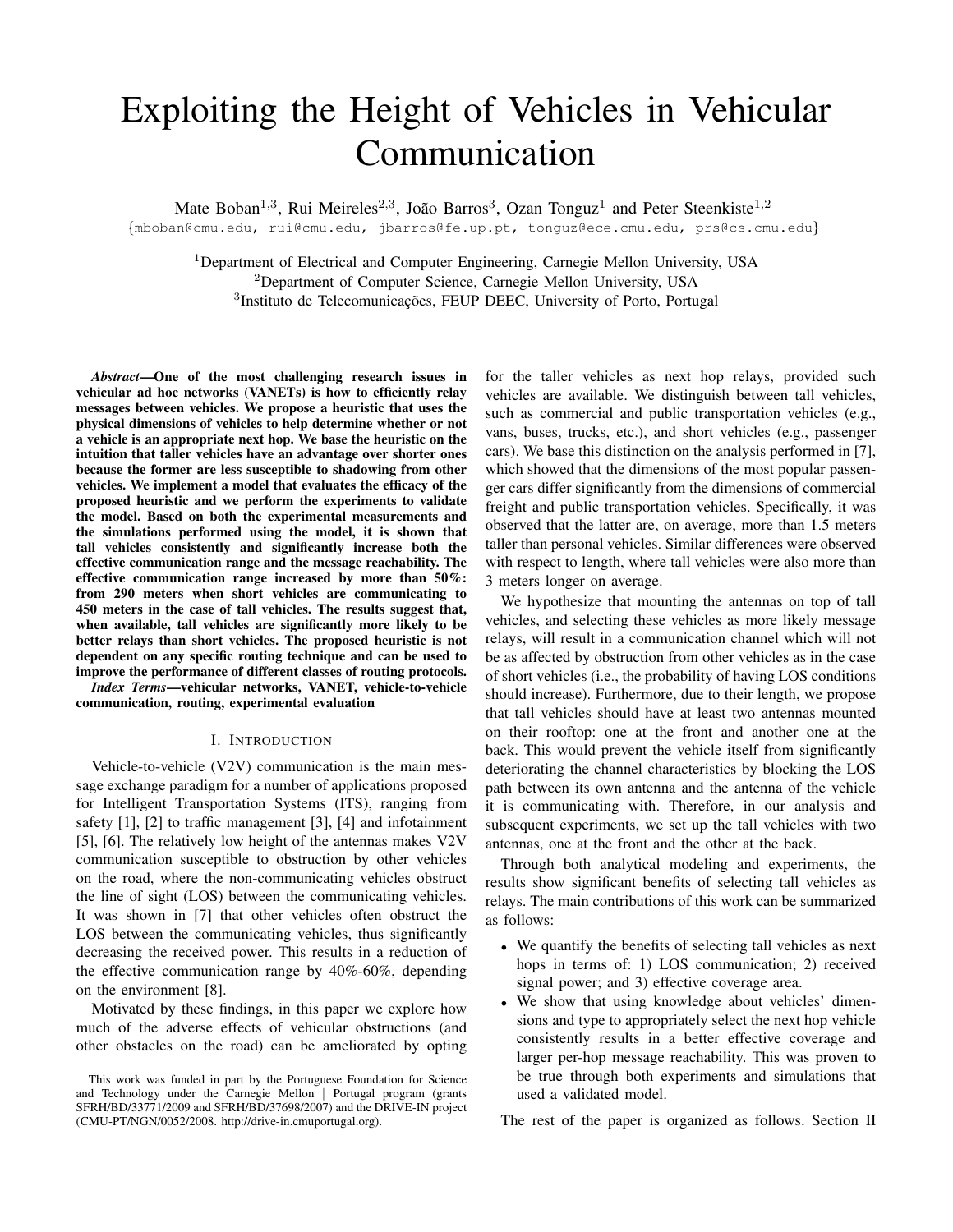describes previous experimental and modeling work which analyzed the impact of vehicular obstructions on the radio channel, as well as differences arising from using different antennas heights in vehicular communications. The modelbased analysis of received power is presented in Section III, including the difference between LOS communication for short and tall vehicles (subsection III-A), impact on received signal power (subsection III-B), and the analysis of the selection of best next hop relay based on its height (subsection III-C). The experimental setup and results are described in Section IV. Section V concludes the paper.

## II. RELATED WORK

With respect to the impact of height in vehicular communications, Paier *et al.* in [9] performed experiments to evaluate the performance of the physical layer vehicle-to-infrastructure (V2I) links. Significantly better results were observed with a road-side unit (RSU) that was placed above the height of the tallest vehicles. According to their experiments this results in a more reliable communication channel, which is of great importance for safety related applications. Since the RSU radio design is essentially identical to the on-board unit (OBU) radios, this finding suggests that the same applies for V2V communication, and that placing the antennas on taller vehicles is likely to result in improvements of the radio channel.

A similar study was reported by Paier *et al.* in [10], where the authors analyzed the performance of a downlink between an RSU and an OBU installed in a vehicle. Antenna heights and traffic had a severe impact on the downlink performance, and the authors pointed out that "shadowing effects caused by trucks lead to a strongly fluctuating transmission performance, particularly for settings with long packet lengths and higher speeds." This reinforces the findings reported by Meireles *et al.* in [8], where high losses were observed when obstructing vehicles were present between communicating vehicles.

Regarding the performance analysis and modeling of LOS and non-LOS (NLOS) channels, Tan *et al.* [11] performed V2V and V2I measurements in urban, rural, and highway environments at 5.9 GHz. The results point out significant differences with respect to delay spread and Doppler shift in case of LOS and NLOS channels (NLOS was often induced by trucks obstructing the LOS). The paper distinguishes LOS and NLOS communication scenarios by coarsely dividing the overall obstruction levels. Similarly, Otto *et al.* [12] performed V2V experiments in the 2.4 GHz frequency band in an open road environment and reported a significantly worse signal reception during a heavy traffic, rush hour period in comparison to a no traffic, late night period. In the WINNER project [13], a series of 5.3 GHz wireless experiments where performed with a stationary base station and a moving node. The results were then used to derive channel models for use in simulation. Higher antenna heights were found to be beneficial to communication: the higher the antenna, the lower the path-loss exponent. Several other experimental studies established that non-communicating vehicles often have a

TABLE I ANALYZED A28 HIGHWAY DATASET

| <b>Dataset</b> | Size    |     | # vehicles # large vehicles Veh. density |               |
|----------------|---------|-----|------------------------------------------|---------------|
| A28            | 12.5 km | 404 | 58 (14.36%)                              | $32.3$ veh/km |

significant impact on the channel quality: [14], [15], [16], [17], [18] and [19].

With respect to the metrics used for relaying messages in vehicular networks, the most common are: 1) hop countbased metrics (e.g., [20]), 2) received power metrics (e.g., [21]), 3) metrics based on geographic characteristics such as vehicle position, direction, or map information, etc. (e.g., [22], [23]); and 4) vehicular density based metrics (e.g., [24]). Combination of two or more of these metrics is also common in the literature. Using taller vehicles could prove beneficial for some of these metrics (e.g., relaying the messages over tall vehicles so as to decrease the number of required hops or increase the received power).

However, to the best of our knowledge, none of the existing studies proposed utilizing the information about the type and height of vehicles to improve the performance of V2V communication, with the goal of improving the message relaying and routing process.

# III. MODEL-BASED ANALYSIS OF THE BENEFITS OF SELECTING A TALL VEHICLE AS A RELAY

We modified the model developed in [7] to evaluate the impact that the higher antenna placement on tall vehicles has on the received signal power. The model accounts for vehicles' physical locations and first determines whether or not there is a LOS between the two communicating vehicles. The LOS test is performed geometrically by drawing a line segment (in three-dimensional space) between sender and receiver and checking whether the segment is intersected by any other vehicle.

In Fig. 1, *Car 1* and *Car 2* do not have LOS conditions, whereas the *Truck* has LOS with both *Car 1* and *Car 2* (note that it is assumed that the *Truck* has two antennas, one in the front and another in the back). In the case of NLOS communication (i.e., between *Car 1* and *Car 2*), the additional attenuation is calculated using the knife edge model as described in [25], taking into account the attenuation on a radio link due to vehicles intersecting the ellipsoid corresponding to 60% of the radius of the first Fresnel zone (the dashed ellipsoids shown in Fig. 1). Each vehicle is abstracted as a single knife edge: in case of multiple obstructing vehicles, the multiple knife edge model described in [25] is employed. Based on the number of obstructing vehicles and the severity of the LOS obstruction, the additional attenuation is calculated.

Note that because lines between sender and receiver are drawn in 3D-space, the model takes into account communication across multiple lanes, curves and altitude changes, thus accurately determining the (non)existence of LOS between vehicles in different lanes and even traveling in different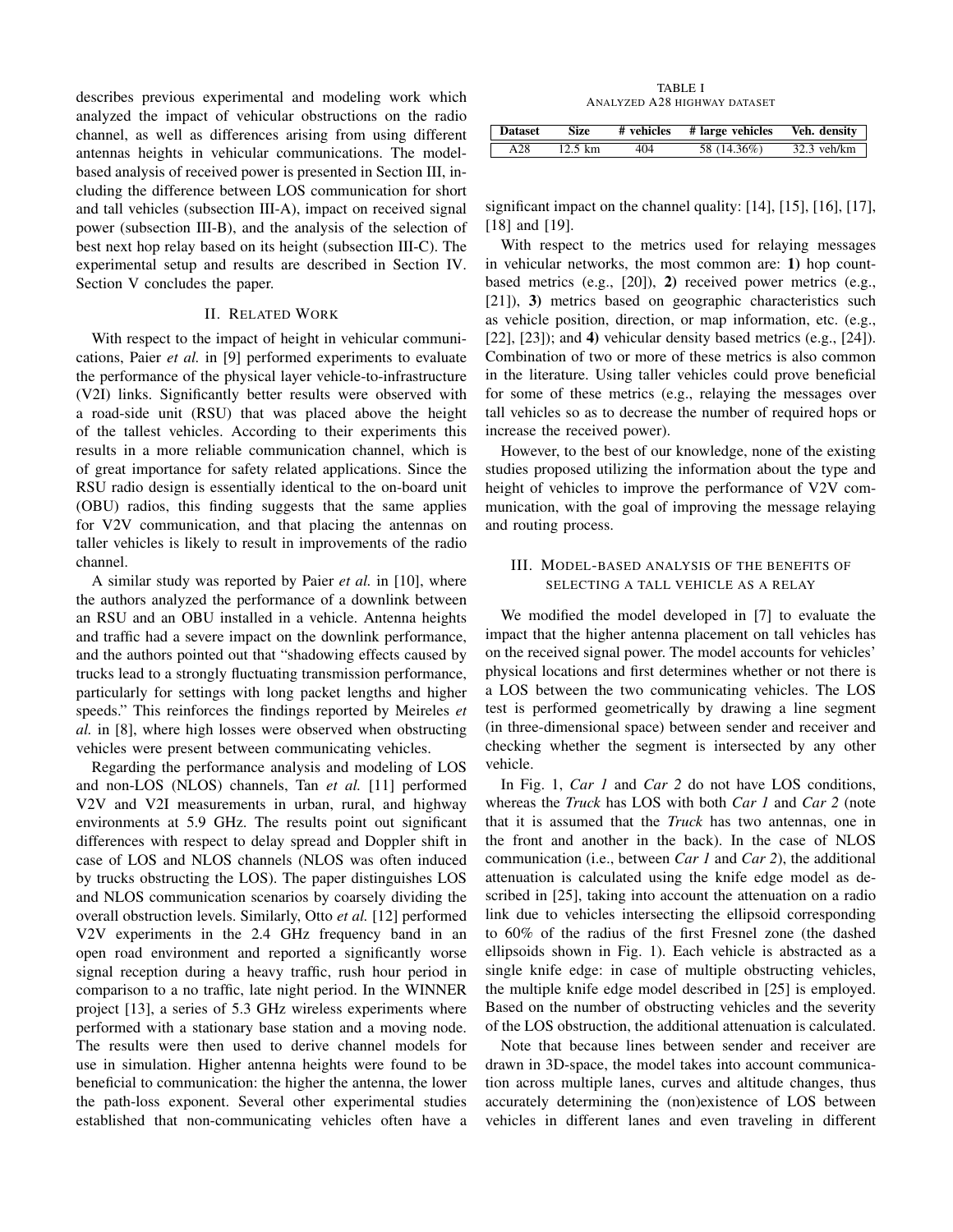

Fig. 1. Explanation of the model for determining the existence of LOS and for calculating the received power).

directions<sup>1</sup>.

We distinguish three types of links:

- Car-to-car A link between two passenger cars is used to establish a baseline for comparison.
- Van-to-van A link between two full-size vans is used to quantify the potential benefit of tall relays. When both vehicles are tall, the likelihood of their LOS being obstructed is minimized.
- Van-to-car A link between one passenger car and one van is used to evaluate the channel between vehicles of different types.

However, we grouped all links that contained *at least* one tall vehicle together (i.e., we group van-to-van and van-to-car links), since we are interested in analyzing how a tall vehicle acts as a relay, regardless of the type of vehicle on the other end of the link.

We obtained accurate vehicle positions by analyzing the aerial photography datasets of the A28 highway near Porto, Portugal (dataset described in Table I; more details on the method of data collection available in [26]). In this dataset, each vehicle is annotated as either short or tall. To assign accurate heights to the vehicles, we used the empirically derived distributions of the heights of tall and short vehicles described in [7]. Heights of both types of vehicles are normally distributed, with a mean of 3.35 meters for tall and 1.5 meters for short vehicles, and a standard deviation of 0.08 meters for both vehicle types.

## *A. Impact of Vehicles on Line of Sight*

We first set out to determine the frequency of occurrence of LOS blocking by non-communicating vehicles and the difference in LOS blocking between short and tall vehicles. Figure 2 shows the difference in the probability of having a LOS for links between tall and short vehicles. With tall vehicles participating in a link, the probability that a LOS will be available is notably higher. Even though the LOS obstruction will vary with the road structure (number of lanes, road shape, etc.) and with traffic conditions (vehicle density and ratio of tall and personal vehicles), the latter being a function of time of day and the location of the road, it was shown in [7] that the LOS obstruction is significant in both sparse and dense environments. Therefore, it is expected that the relation of LOS obstruction for tall and short vehicles will



Fig. 2. Probability of LOS for tall and short vehicles. The tall vehicle curve includes all links with *at least* one tall vehicle (i.e., either van-to-van or vanto-car vehicle links).



Fig. 3. Empirical CDF of received signal strength for tall and short vehicles. Different distance bins are equally represented for tall and short vehicle links.

remain comparable to the one shown in Fig. 2 across different environments.

# *B. Difference Between Received Signal Strength for Tall and Short Vehicles*

Figure 3 shows the empirical cumulative distribution function of the received signal strength for tall and short vehicle links. Despite the fact that the average distance between the communicating vehicles for tall and short vehicle links is roughly the same, the received signal strength for tall vehicle links is consistently higher by approximately 5 dB. This result implies that having at least one tall vehicle in the communicating link results in a significantly higher received power.

<sup>&</sup>lt;sup>1</sup>Throughout the paper the NLOS will be referring to Line of Sight obstructed by *other vehicles*, since we were performing the experiments and modeling on highways and the vehicles were the main cause of obstruction.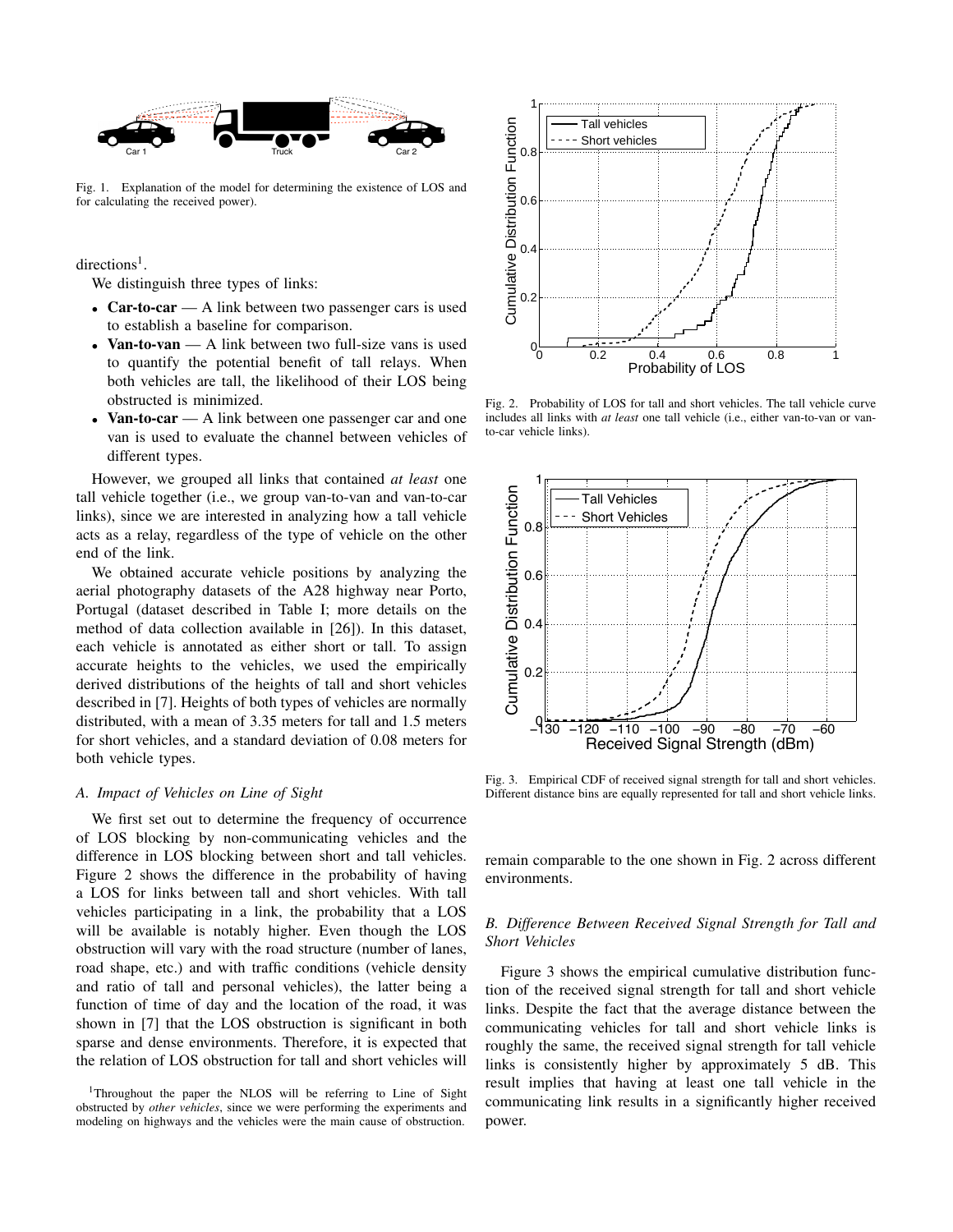

Fig. 4. Ratio of tall vehicles that are a better next hop. Method of selection: largest number of second hop neighbors for farthest tall and farthest short vehicle. The bottom plane in the figure shows the linear increase with regards to ratio of tall vehicles (X-axis) and the ratio of tall vehicles selected as the best next hop (Y-axis), where  $X = Y$ .

## *C. The Benefit of Having a Tall Vehicle as a Next Hop*

Next, we analyzed the difference between having a tall and a short vehicle as a next hop relay by using the received power analysis explained above. We determined the benefits based on the following criteria. For each vehicle in the analyzed A28 highway dataset:

- 1) We find the farthest neighboring tall and farthest neighboring short vehicle (i.e., the farthest tall and short vehicle whose received signal power is above the radio sensitivity threshold as defined for DSRC [27]).
- 2) Next, we determine which of the two has the largest number of new neighbors (i.e., which adds the largest number of second hop neighbors to the vehicle under consideration).
- 3) Finally, if the largest number of new neighbors is gained by using a tall vehicle, we select it; otherwise, we select the short vehicle as the best next hop.

We artificially varied the ratio of tall vehicles from 0.05 to 0.5 in order to analyze the benefits of selecting a tall vehicle depending on the relative number of tall vehicles on the road<sup>2</sup>. We also varied the receiver sensitivity threshold based on the DSRC parameters for various data rates (from 3 Mbit/s to 27 Mbit/s) [27]. The transmit power was fixed at 10 dBm.

Figure 4 shows that, despite being on average closer to the sender, tall vehicles consistently provide a larger number of new (second hop) neighbors to the vehicle in question, across different tall vehicle ratios and sensitivity thresholds. Tall vehicles seem to be more beneficial for lower sensitivity thresholds (i.e., lower DSRC data rates): the sensitivity thresh-

TABLE II DIMENSIONS OF VEHICLES USED IN THE EXPERIMENTS

|                        | Dimensions (m) |       |        |
|------------------------|----------------|-------|--------|
| Vehicle                | Height         | Width | Length |
| 2007 Kia Cee'd         | 1.480          | 1.790 | 4.260  |
| 2002 Honda Jazz        | 1.525          | 1.676 | 3.845  |
| 2010 Mercedes Sprinter | 2.591          | 1.989 | 6.680  |
| 2010 Fiat Ducato       | 2.524          | 2.025 | 5.943  |

olds between -100 and -85 dBm exhibited the highest rate of tall vehicles selected. For the actual ratio of tall vehicles on A28 of 15%, across all sensitivity thresholds tall vehicles are selected more than twice that value (tall vehicles are selected between 30%-45% of the time).

In the extreme case where half of the vehicles on the road are tall, up to 80% of the best next hops will be tall vehicles. The reason tall vehicles are not favored even more often than short vehicles lies in the fact that, at a ratio of tall vehicles of, say, 10%, due to the fact that there are nine times fewer tall vehicles than short ones, the farthest tall vehicle is likely to be the physically much closer to the transmitting vehicle than the farthest short vehicle (assuming there is no difference in the spatial distribution of tall and short vehicles on the road).

Furthermore, this result implies that the use of tall vehicles in relaying should also be correlated with their relative distance to the farthest short vehicle (i.e., if the farthest tall vehicle is significantly closer to the current sender than the farthest short vehicle, then the former is less likely to be a better next hop).

# IV. EXPERIMENTAL ANALYSIS OF THE BENEFITS OF TALL VEHICLES AS RELAYS

# *A. Experimental setup*

We performed small-scale experiments to complement the model-based analysis by measuring the benefits of choosing a tall vehicle as a relay in a real-world scenario. Using regular passenger cars to represent the short vehicle class and fullsize vans to represent the tall vehicle class (vehicles depicted in Fig. 5), we performed experiments comprising two-node networks of three different types, as explained in Section III-A: car-to-car, van-to-van and van-to-car. Due to logistical reasons, we were limited to two-node, single-hop networks, where there is no actual relaying. However, if tall vehicles lead to a better communication channel in the single hop case, then it is likely they will also be better relays.

The dimensions of the vehicles are listed in Table II. The two cars have a height of approximately 1.5 meters, which coincides with the statistical mean height for personal vehicles [7], whereas both vans are approximately 2.5 meters tall. Each vehicle was equipped with a NEC LinkBird-MX V3, a development platform for vehicular communications [28]. The devices contain DSRC radios that operate in the 5.85- 5.925 GHz frequency band and implement the IEEE 802.11p wireless standard [27]. Each node was configured to send periodic position beacons that were then used to record Received Signal Strength Indicator (RSSI) and Packet Delivery Rate

<sup>&</sup>lt;sup>2</sup>The ratio of tall vehicles in the real world is usually well below 50% (e.g., it is approximately 15% in the analyzed dataset); however, we were interested in the behavior in the extreme case of having both very few and many tall vehicles.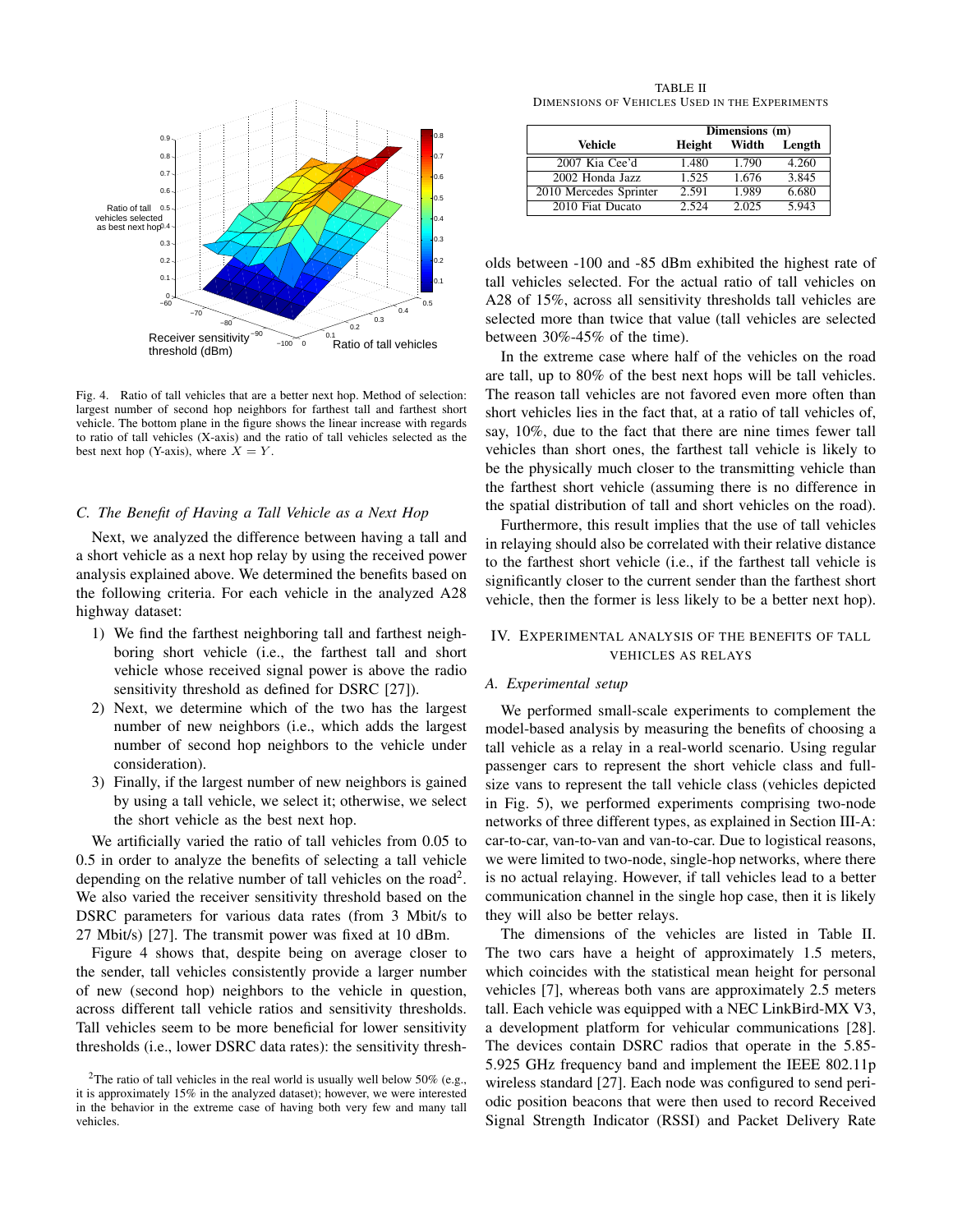

Fig. 5. Vehicles used in the experiments. Clockwise from top left: Kia Cee'd, Honda Jazz, Fiat Ducato and Mercedes Sprinter. The vans are approximately one meter taller than the passenger cars.

| <b>Parameter</b>         | Value |
|--------------------------|-------|
| Channel                  | 180   |
| Center frequency (MHz)   | 5900  |
| Bandwidth (MHz)          | 20    |
| Data rate (Mbps)         | 6     |
| Tx power (dBm, measured) | 10    |
| Antenna gain (dBi)       | 6     |
| Beacon frequency (Hz)    | 10    |
| Beacon size (Byte)       |       |

TABLE III HARDWARE CONFIGURATION PARAMETERS

(PDR) information during the experiments. The position information was given by an external GPS receiver connected to each LinkBird. The system parameters are shown in Table III.

For the experiments, we used Mobile Mark ECOM6-5500 omnidirectional antennas, which measure 26 centimeters in height. On the passenger cars, the antenna was positioned at the center of the roof, which was empirically shown to be the overall optimal position [29]. As discussed earlier, this does not hold for the full size vans, as the long body of the van itself would block the LOS in a van-to-car communication scenario. To avoid this issue, we mounted the antennas at the front or at the rear of the roof, depending on whether the van was driving behind or in front, respectively.

To make the results comparable to the model-based analysis described in the previous section, we performed the experiments on the same stretch of the A28 highway that was analyzed through aerial photography (Table I). The carto-car and van-to-van experiments were performed with the respective vehicle pairs, and the van-car experiments with the Mercedes Sprinter and Kia Cee'd. We used the exact same part of the A28 highway on different days, yet with similar traffic conditions: medium to moderately dense traffic during the 3pm-8pm period on weekend days. Each experiment was

approximately one hour long, with the vehicles traversing the highway south to north and vice versa. Speeds ranged from 60 to 120 Km/h, in accordance with traffic conditons.

To help us distinguish between LOS and NLOS conditions, we filmed the experiments from the vehicle following in the rear. We then synchronized the video to the experiment data using a custom web-based visualization suite [30] and classified each part of the experiment as LOS or NLOS, with a one second resolution. We classified the conditions as NLOS whenever one or more vehicles, short or tall, where present between the two communicating parties. Given that this was a highway scenario, the number of static obstructions such as buildings was negligible and thus not considered.

#### *B. Experimental results*

We first present the Packet Delivery Ratio (PDR) as a function of distance, depicted in Fig. 6. The figure shows the PDR results obtained through experiments and the model described in the previous section. Similarly to the modelbased results, we aggregate the van-to-van and van-to-car cases to analyze the benefit of tall vehicles regardless of the height of the other communicating party. We call this combined scenario van-to-X. For each message sent, we check whether it was received or not and place that information in a distance bin with a 20 meter granularity based on the distance between the communicating parties. In addition to the PDR, for experimental data we plot the number of samples placed in each bin.

Figure 6a presents the overall PDR registered in our experiments for both car-to-car and van-to-X, regardless of LOS conditions. As expected, PDR stays fairly high up to a certain distance and then starts to drop sharply as the signal level approaches the reception threshold. The van-to-X PDR is consistently better than the car-to-car PDR. Up to 280 meters, the difference is slight but after that it becomes quite significant, with van-to-X offering an improvement of around 20% over car-to-car communication up to the limit of the recorded data. Figure 6b depicts the model-derived overall PDR, based on the aerial photography of the same A28 highway. The PDR exhibits a behavior similar to that of the experimentally collected PDR data (Fig 6a).

Figure 6c depicts the PDR for NLOS cases only, where there were other vehicles between the communicating vehicles that potentially obstructed the LOS. The shape of the curve is very similar to the overall case, with van-to-X providing a clear advantage when compared to car-to-car communication above 250 meters. When the received power is close to the reception threshold, the improved channel made possible by the use of tall vehicles often makes the difference between a decodable and a non-decodable packet. Figure 6d shows the PDR for NLOS data as predicted by the model. As with the overall case, the correlation with the experimental results is high, therefore providing validation of the employed model.

When under LOS conditions, there were no significant differences between the two types of communication (van-to-X, car-to-car), implying that in LOS conditions tall vehicles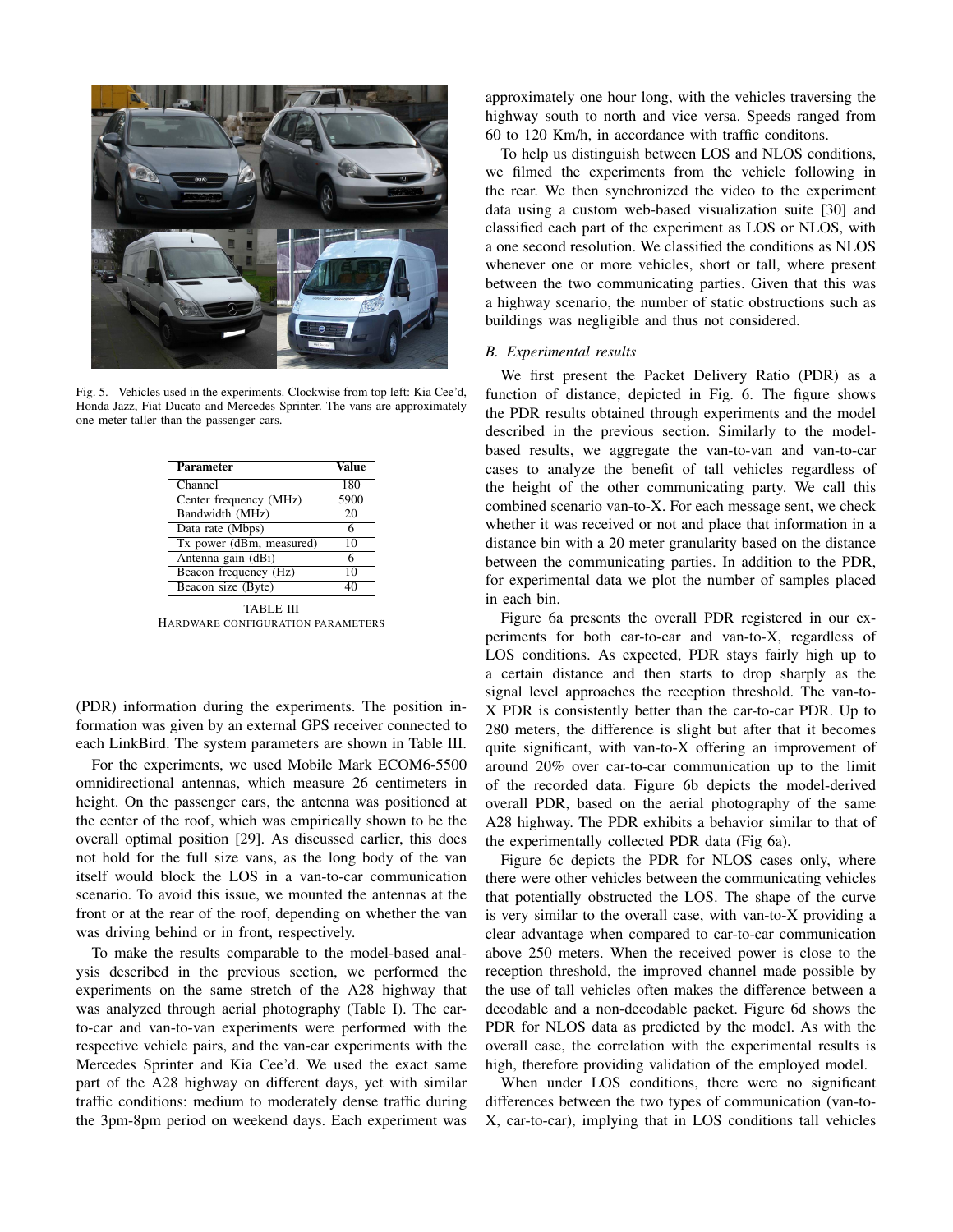

Fig. 6. Packet Delivery Ratio (PDR) results.

perform at least as well as short vehicles, provided the antennas are appropriately placed.

From the viewpoint of an application, the benefit of using tall vehicles as forwarders can be seen as an increase in the effective communication range given a certain delivery probability requirement. Figure 7 shows the difference in communication range under NLOS conditions, using the data derived from the graph in Fig. 6c, as a function of the desired delivery rate. Using a van can increase the effective communication range by approximately 100 meters for a target delivery rate of 95%, 150 meters for a target of 70% and almost 200 meters for a target of 60% delivery rate.

The results show that significant benefits can be achieved by differentiating between different types of vehicles according to their height. Selecting tall vehicles allows for higher probability of LOS, increased network reachability and received signal power, all of which result in a higher packet delivery ratio.

A routing heuristic based on vehicle height will potentially



Fig. 7. Experimental results on the effective communication range as a function of desired packet delivery rate for NLOS conditions.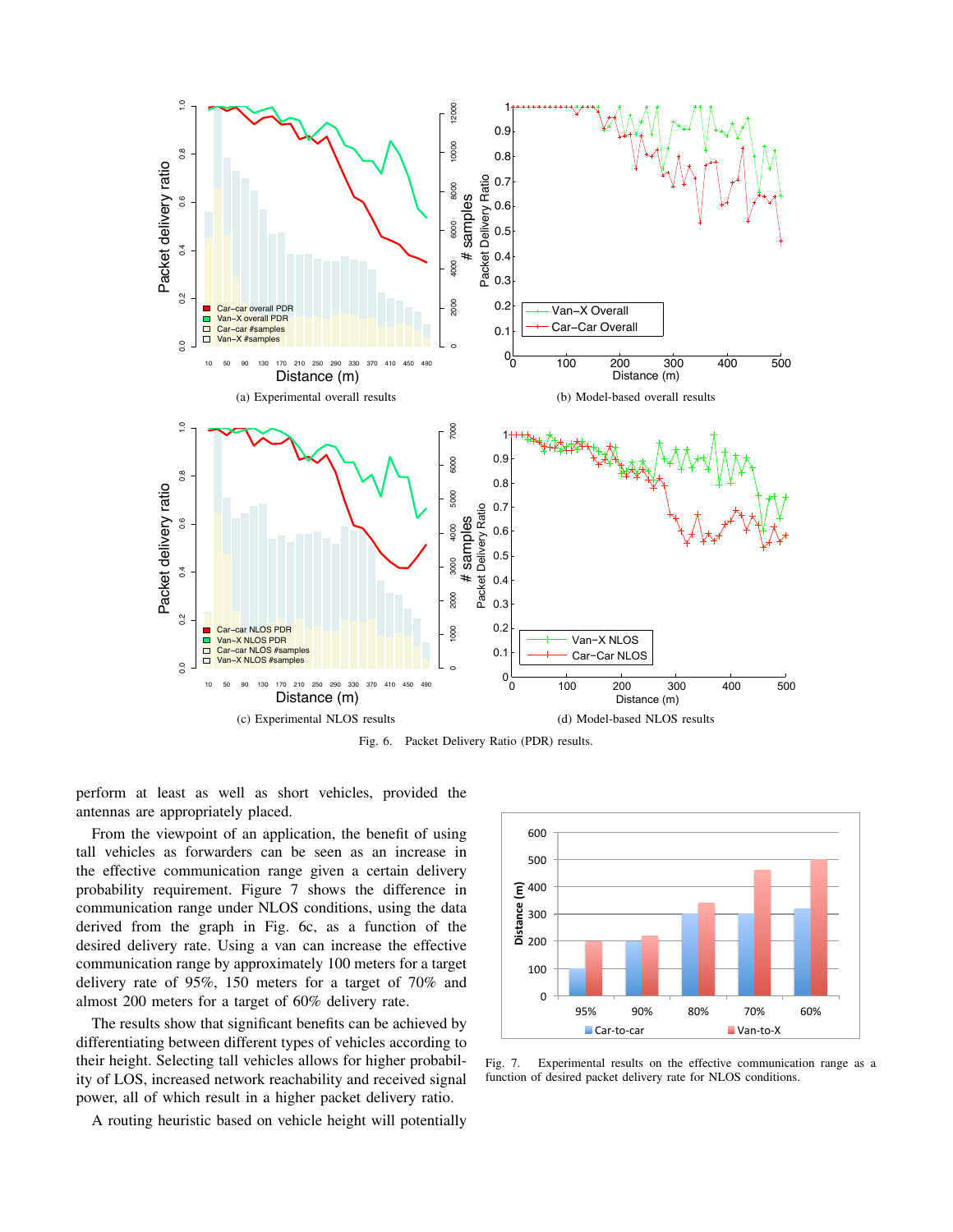influence the network load in several different ways. Provided that all the vehicles implement the tall vehicle heuristic, a large portion of the packet traffic may be centered around tall vehicles, which might create bottlenecks. Furthermore, load at the device level will tend to increase for tall vehicles. On the other hand, having a smaller set of nodes contending for medium access using the IEEE 802.11 Distributed Coordination Function (DCF) is likely to result in less congestion and better channel utilization at the network level. Also, the longer hops that result from the use of tall vehicles have the potential to reduce network load. These and other tradeoffs need to be quantified in the future.

## V. CONCLUSIONS AND FUTURE WORK

We analyzed the benefits of utilizing the dimensions of vehicles, in particular height, in order to enable more efficient V2V communication. A model was implemented to determine the frequency of LOS obstruction and the difference in received power with and without discriminating the vehicles based on their height. We also performed experiments in order to validate the results of the model and to gauge the real world benefits of selecting tall vehicles as relays.

The results show that tall vehicles are significantly better relay candidates than short vehicles. Selecting tall vehicles likely results in a higher received signal power (i.e., more robust and longer lasting links), increased packet delivery ratio, and larger effective communication range.

It is important to note that our findings can be used to enhance any type of routing protocol, be it unicast [31], broadcast [32], geocast [23] or multicast [33]. On highways, trucks can be used as moving hotspots that relay the messages between the shorter vehicles. In urban environments, public transportation vehicles such as buses and streetcars can be used for the same purpose. One of the ways to leverage the vehicle type information is to assign different next hop probabilities to different vehicle types. Similarly, for non-probabilistic routing protocols, such information can be used to discriminate between potential next hops in a route. However, the information about the height of vehicles should be correlated with the distance from the transmitter: if the tall vehicle is significantly closer to the transmitter than the short vehicle, the height benefits might be offset by the distance difference.

Based on the employed model and the experimental data collected, we plan to design large-scale simulations in order to evaluate the benefits of the proposed heuristic in different environments (highway, urban, rural) and with different routing protocols. Large-scale simulations will give insights in how the single-hop benefits we observed will translate into the system level performance benefits, in terms of packet delivery and end-to-end delay in a multi-hop vehicular environment.

#### ACKNOWLEDGEMENTS

The authors are very grateful to Prof. Michel Ferreira for providing access to valuable highway datasets. The authors would also like to acknowledge Prof. Michel Ferreira and Dr.

Tiago Vinhoza for participating in the initial discussions during which the problem was formed.

#### **REFERENCES**

- [1] ETSI TC ITS, "Intelligent Transport Systems (ITS); Vehicular Communications; Basic Set of Applications; Definitions," Tech. Rep. ETSI TR 102 638 V1.1.1, June 2009.
- [2] W. Chen and S. Cai, "Ad hoc peer-to-peer network architecture for vehicle safety communications," *Communications Magazine, IEEE*, vol. 43, no. 4, pp. 100–107, April 2005.
- [3] F. Bai, T. Elbatt, G. Hollan, H. Krishnan, and V. Sadekar, "Towards characterizing and classifying communication-based automotive applications from a wireless networking perspective," *1st IEEE Workshop on Automotive Networking and Applications (AutoNet)*, 2006.
- [4] F. J. Martinez, C. K. Toh, J.-C. Cano, C. T. Calafate, and P. Manzoni, "A survey and comparative study of simulators for vehicular ad hoc networks (VANETs)," *Wireless Communications and Mobile Computing*, 2009.
- [5] M. Dikaiakos, A. Florides, T. Nadeem, and L. Iftode, "Location-aware services over vehicular ad-hoc networks using car-to-car communication," *IEEE Journal on Selected Areas in Communications*, vol. 25, no. 8, pp. 1590–1602, Oct. 2007.
- [6] O. K. Tonguz and M. Boban, "Multiplayer games over vehicular ad hoc networks: A new application," *Ad Hoc Networks*, vol. 8, no. 5, pp. 531  $-543, 2010.$
- [7] M. Boban, T. T. V. Vinhoza, J. Barros, M. Ferreira, and O. K. Tonguz, "Impact of Vehicles as Obstacles in Vehicular Ad Hoc Networks," *IEEE J. Select. Areas Commun.*, vol. 29, no. 1, pp. 15–28, January 2011.
- [8] R. Meireles, M. Boban, P. Steenkiste, O. Tonguz, and J. Barros, "Experimental study on the impact of vehicular obstructions in vanets," in *IEEE Vehicular Networking Conference (VNC)*, Dec. 2010, pp. 338 –345.
- [9] A. Paier, D. Faetani, and C. Mecklenbräuker, "Performance evaluation of IEEE 802.11p physical layer infrastructure-to-vehicle real-world measurements," in *Proceedings of ISABEL 2010*, Rome, Italy, November 2010.
- [10] A. Paier, R. Tresch, A. Alonso, D. Smely, P. Meckel, Y. Zhou, and N. Czink, "Average downstream performance of measured ieee 802.11p infrastructure-to-vehicle links," in *IEEE International Conference on Communications (ICC) Workshops, 2010*, may 2010, pp. 1 –5.
- [11] I. L. Tan, W. Tang, K. P. Laberteaux, and A. Bahai, "Measurement and analysis of wireless channel impairments in DSRC vehicular communications," in *IEEE International Conference on Communications (ICC)*, 2008, pp. 4882–4888.
- [12] J. S. Otto, F. E. Bustamante, and R. A. Berry, "Down the block and around the corner – the impact of radio propagation on inter-vehicle wireless communication," in *Proc. of IEEE International Conference on Distributed Computing Systems (ICDCS)*, 2009.
- [13] D. S. Baum et al., "IST-2003-507581 WINNER I, D5.4, Final report on link level and system level channel models," Information Society Technologies, Tech. Rep., 2005.
- [14] D. Dhoutaut, A. Regis, and F. Spies, "Impact of radio propagation models in vehicular ad hoc networks simulations," *VANET 06: Proceedings of the 3rd international workshop on Vehicular ad hoc networks*, pp. 69–78, 2006.
- [15] A. Paier, J. Karedal, N. Czink, H. Hofstetter, C. Dumard, T. Zemen, F. Tufvesson, A. Molisch, and C. Mecklenbrauker, "Car-to-car radio channel measurements at 5 GHz: Pathloss, power-delay profile, and delay-Doppler spectrum," in *4th International Symposium on Wireless Communication Systems (ISWCS) 2007.*, Oct. 2007, pp. 224–228.
- [16] J. Maurer, T. Fugen, T. Schafer, and W. Wiesbeck, "A new intervehicle communications (ivc) channel model," in *IEEE 60th Vehicular Technology Conference, VTC2004-Fall*, vol. 1, Sept. 2004, pp. 9–13 Vol. 1.
- [17] D. Matolak, I. Sen, W. Xiong, and N. Yaskoff, "5 GHz wireless channel characterization for vehicle to vehicle communications," in *Proc. IEEE Military Communications Conference (MILCOM 2005)*, vol. 5, Oct. 2005, pp. 3016–3022.
- [18] "Vehicle Safety Communications Project, Final Report," U.S. Department of Transportation, NHTSA, Crash Avoidance Metrics Partnership, Tech. Rep. DOT HS 810 591, 2006.